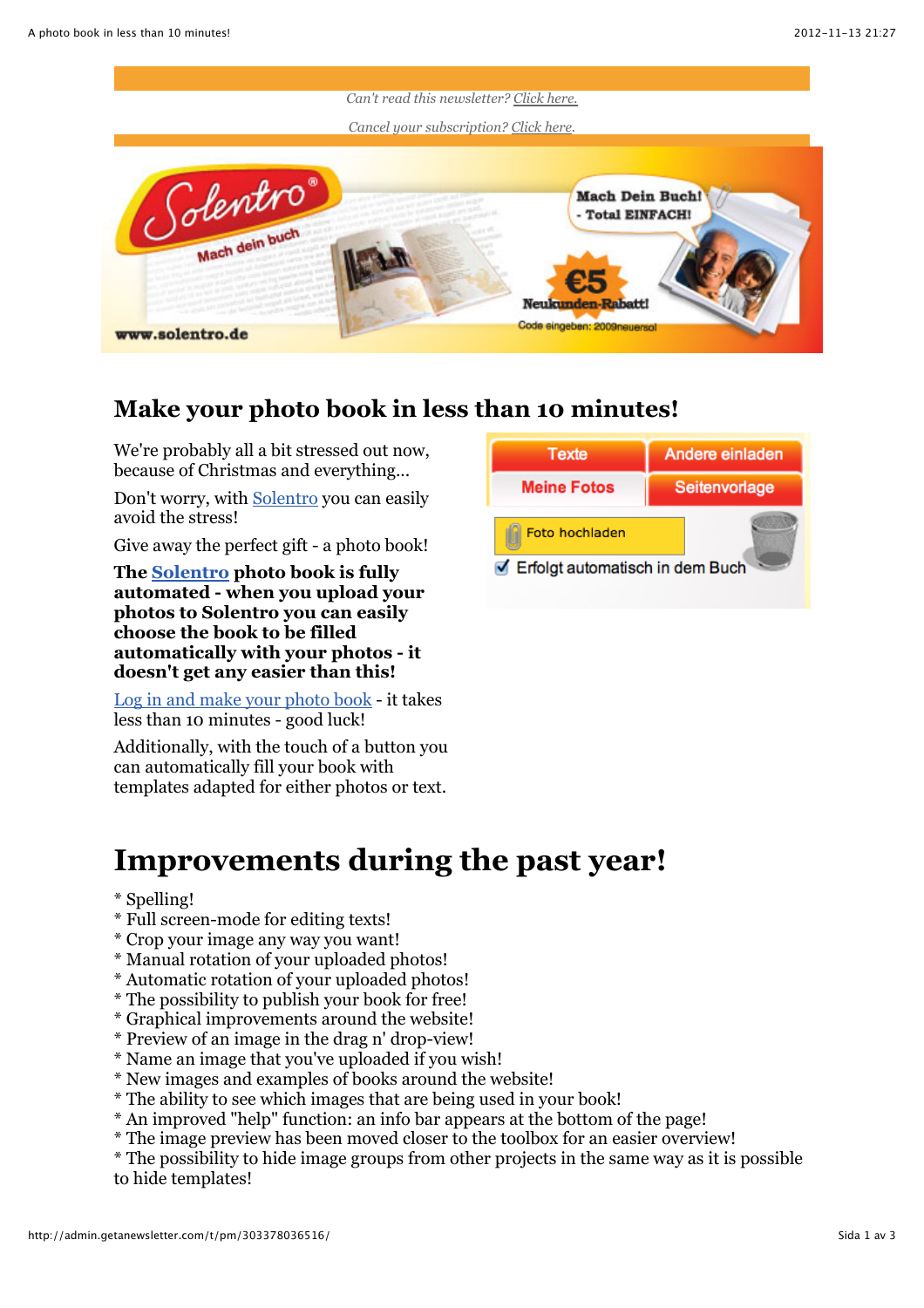[>>> More news!](http://www.solentro.de/news)

### **Lieferung vor Weihnachten!**

To be able to deliver your book before Christmas you need to place your order no later than 8.00 AM (Central European Time) on the 14th of December!

Learn more about our delivery conditions [here](http://www.solentro.de/buchversand).

The sooner we have your order, the greater the chance that it reaches you in time!

[>>> Find out more here.](http://www.solentro.de/buchversand)



# **Viele zufriedene Kunden!**

**Eine Vielzahl von Büchern wurden geliefert und mittlerweile haben wir über 50 000 zufriedene Buchkunden!**

"*Das Buch ist super pünktlich angekommen und ich bin total begeistert davon. Es ist wirklich hervoragend geworden. Ich weiß das das Buch meinem Lebensgefährten viel Freude machen wird. Die Bedienung zur Erstellung des Buches auf Ihrer Homepage ist super einfach und ich kann jedem Interessenten nur raten sich mit der Herstellung eines Buches vertrauensvoll an Solentro zu wenden.*"

/Nicole Romanczyk, Moers



**We strive to constantly develop and improve the book making system with suggestions and ideas from you - thank you for helping us become better!**

> **Greetings from a windy and cold Sweden! /Hampus & Tobias Schildfat, brothers and founders**